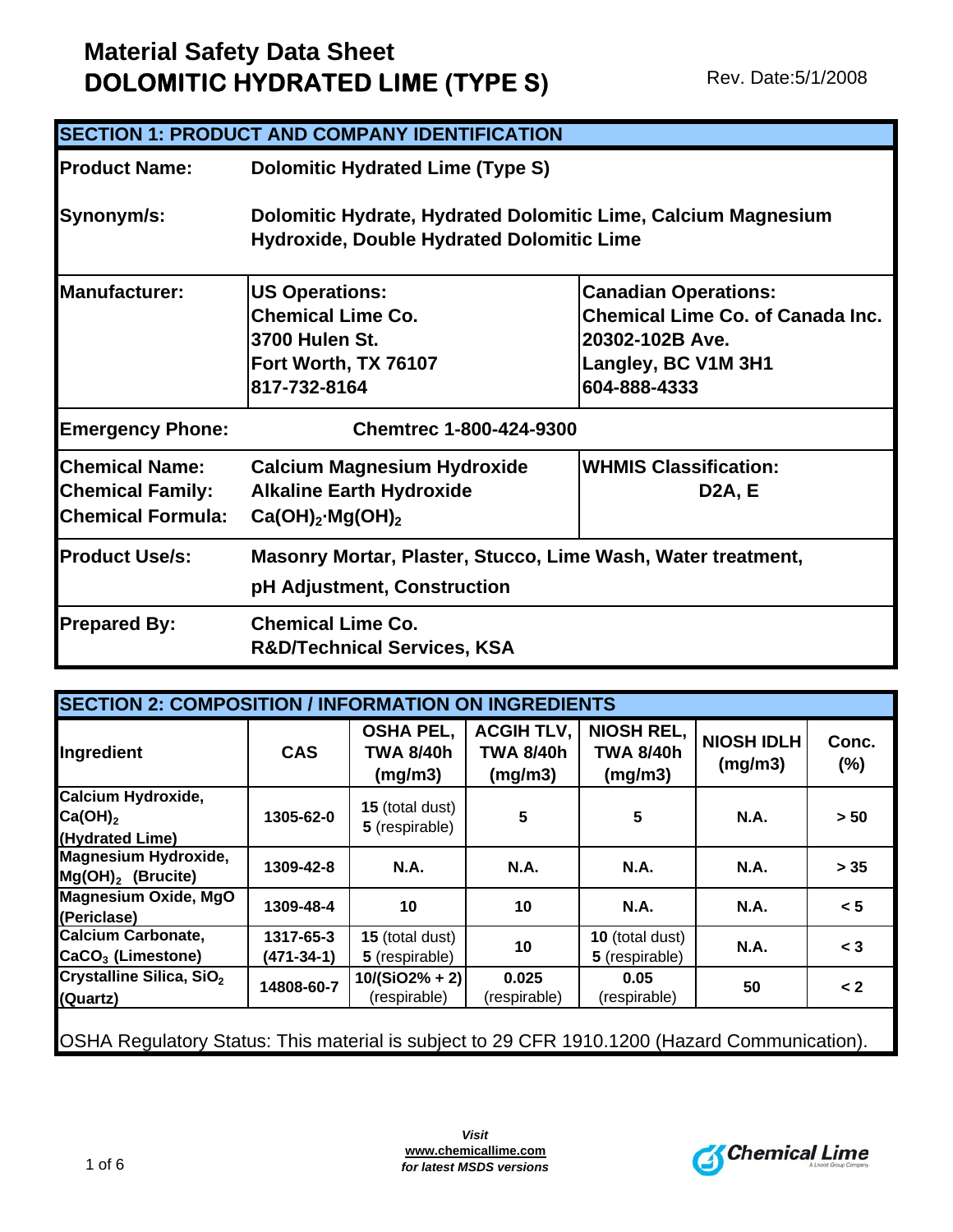| <b>SECTION 3: HAZARDS IDENTIFICATION</b>                       |                                                                                                                                                                                                                                                                                                                                                                                                                                                                                 |
|----------------------------------------------------------------|---------------------------------------------------------------------------------------------------------------------------------------------------------------------------------------------------------------------------------------------------------------------------------------------------------------------------------------------------------------------------------------------------------------------------------------------------------------------------------|
| <b>Emergency Overview:</b>                                     | Dolomitic Hydrate is an odorless white or grayish-white powder. Contact can cause<br>irritation to eyes, skin, respiratory system, and gastrointestinal tract.                                                                                                                                                                                                                                                                                                                  |
| <b>Potential Health Effects</b>                                |                                                                                                                                                                                                                                                                                                                                                                                                                                                                                 |
| Eyes:                                                          | Contact can cause severe irritation or burning of eyes, including permanent damage.                                                                                                                                                                                                                                                                                                                                                                                             |
| Skin:                                                          | Contact can cause irritation of skin.                                                                                                                                                                                                                                                                                                                                                                                                                                           |
| Ingestion:                                                     | This product can cause severe irritation of gastrointestinal tract if swallowed.                                                                                                                                                                                                                                                                                                                                                                                                |
| Inhalation:                                                    | This product can cause severe irritation of the respiratory system. Long-term exposure may<br>cause permanent damage. Dolomitic Hydrate is not listed by MSHA, OSHA, or IARC as a<br>carcinogen However, this product may contain trace amounts of crystalline silica in the<br>form of quartz or crystobalite, which has been classified by IARC as a Group I carcinogen<br>to humans when inhaled. Inhalation of silica can also cause a chronic lung disorder,<br>silicosis. |
| <b>Medical</b><br><b>Conditions Aggravated</b><br>by Exposure: | Contact may aggravate disorders of the eyes, skin, gastrointestinal tract, and respiratory<br>system.                                                                                                                                                                                                                                                                                                                                                                           |
| <b>Potential</b><br><b>Environmental Effects:</b>              | This material is alkaline and if released into water or moist soil will cause an increase in pH.                                                                                                                                                                                                                                                                                                                                                                                |

|             | <b>SECTION 4: FIRST AID MEASURES</b>                                                                                                                                                                                                                                                                              |
|-------------|-------------------------------------------------------------------------------------------------------------------------------------------------------------------------------------------------------------------------------------------------------------------------------------------------------------------|
| Eyes:       | Immediately flush eyes with generous amounts of water or eye wash solution if water is<br>unavailable. Pull back eyelid while flushing to ensure that all lime dust has been washed<br>out. Seek medical attention promptly if the initial flushing of the eyes does not remove the<br>irritant. Do not rub eyes. |
| Skin:       | Brush off or remove as much dry lime as possible. Wash exposed area with large amounts<br>of water. If irritation persists, seek medical attention promptly.                                                                                                                                                      |
| Inhalation: | Move victim to fresh air. Seek medical attention. If breathing has stopped, give artificial<br>respiration.                                                                                                                                                                                                       |
| Ingestion:  | Do not induce vomiting. Seek medical attention immediately. Never give anything by mouth<br>unless instructed to do so by medical personnel.                                                                                                                                                                      |

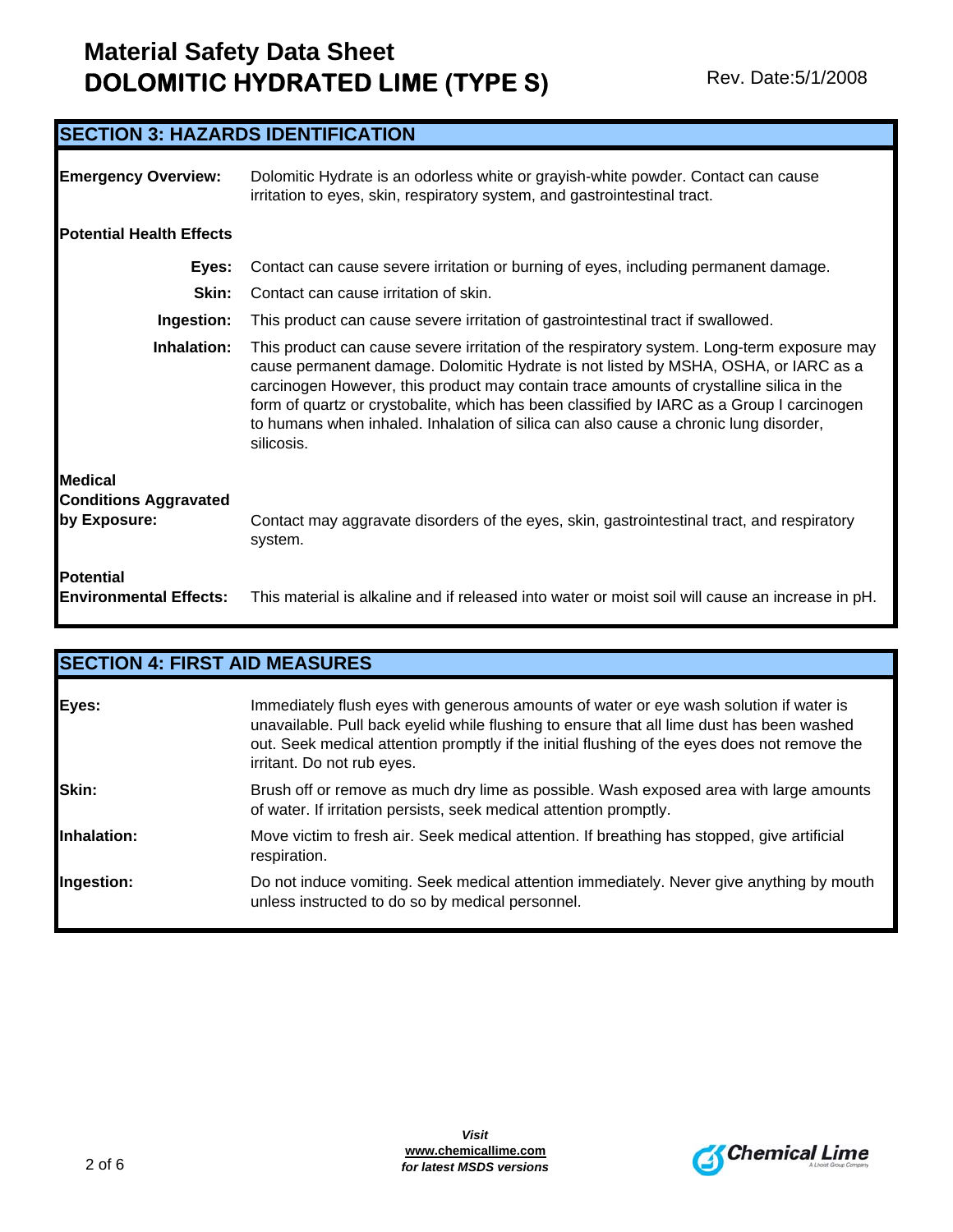### **SECTION 5: FIRE FIGHTING MEASURES**

| <b>Fire Hazards:</b>                            | Dolomitic Hydrate is not combustible or flammable. However, hydrate reacts vigorously with<br>acids, and may release heat sufficient to ignite combustible materials in specific instances.<br>Dolomitic Hydrate is not considered to be an explosion hazard, although reaction with<br>acids or other incompatible materials may rupture containers. |
|-------------------------------------------------|-------------------------------------------------------------------------------------------------------------------------------------------------------------------------------------------------------------------------------------------------------------------------------------------------------------------------------------------------------|
| <b>Hazardous</b><br><b>Combustion Products:</b> | None                                                                                                                                                                                                                                                                                                                                                  |
|                                                 |                                                                                                                                                                                                                                                                                                                                                       |
| <b>Extinguishing Media:</b>                     | Use dry chemical fire extinguisher. Do not use water or halogenated compounds, except<br>that large amounts of water may be used to deluge small quantities of Dolomitic Hydrate.                                                                                                                                                                     |
| Fire                                            |                                                                                                                                                                                                                                                                                                                                                       |
| <b>Fighting Instructions:</b>                   | Keep personnel away from and upwind of fire. Avoid skin contact or inhalation of dust. Wear<br>full fire-fighting turn-out gear (full Bunker gear), and respiratory protection (SCBA).                                                                                                                                                                |

### **SECTION 6: ACCIDENTAL RELEASE MEASURES**

|                      | Spill / Leak Procedures: Do Not use water on bulk material spills. Use proper protective equipment.                                                                                                                                         |
|----------------------|---------------------------------------------------------------------------------------------------------------------------------------------------------------------------------------------------------------------------------------------|
| <b>Small Spills:</b> | Use dry methods to collect spilled materials. Avoid generating dust. Do not clean up with<br>compressed air. Store collected materials in dry, sealed plastic or non-aluminum metal<br>containers. Residue on surfaces may be water washed. |
| Large Spills:        | Use dry methods to collect spilled materials. Evacuate area downwind of clean-up<br>operations to minimize dust exposure. Store spilled materials in dry, sealed plastic or<br>non-aluminum metal containers.                               |
| <b>Containment:</b>  | Minimize dust generation and prevent bulk release to sewers or waterways.                                                                                                                                                                   |
| Clean-up:            | Residual amounts of material can be flushed with large amounts of water. Equipment can<br>be washed with either a mild vinegar and water solution, or detergent and water.                                                                  |

### **SECTION 7: HANDLING AND STORAGE**

| Handling: | Keep in tightly closed plastic or non-aluminum metal containers. Protect containers from<br>physical damage. Avoid direct skin contact with the material.                                |
|-----------|------------------------------------------------------------------------------------------------------------------------------------------------------------------------------------------|
| Storage:  | Store in a cool, dry, and well-ventilated location. Do not store near acids or other<br>incompatible materials. Keep away from moisture. Do not store or ship in aluminum<br>containers. |

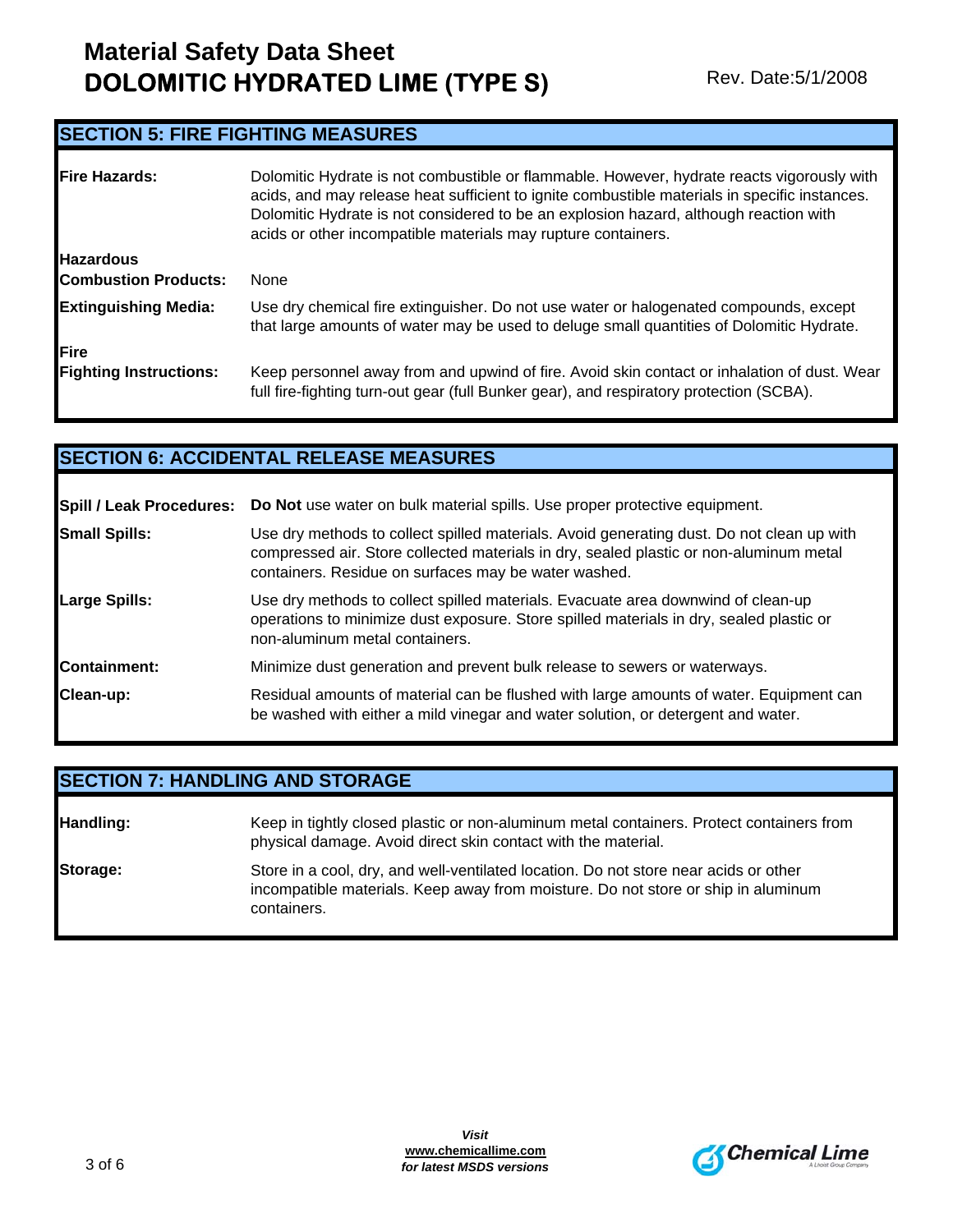### **SECTION 8: EXPOSURE CONTROLS / PERSONAL PROTECTION**

| <b>Engineering Controls:</b>   | Provide ventilation adequate to maintain PELs.                                                                                                                                                      |
|--------------------------------|-----------------------------------------------------------------------------------------------------------------------------------------------------------------------------------------------------|
| <b>Respiratory Protection:</b> | Use NIOSH/MSHA approved respirators if airborne concentration exceeds PELs.                                                                                                                         |
| <b>Skin Protection:</b>        | Use appropriate gloves and footwear to prevent skin contact. Clothing should fully cover<br>arms and legs. Should lime get inside clothing or gloves, remove the clothing and the lime<br>promptly. |
| <b>Eye Protection:</b>         | Use safety glasses with side shields or safety goggles. Contact lenses should not be worn<br>when working with lime products.                                                                       |
| Other:                         | Eye wash fountain/stations and emergency showers should be available.                                                                                                                               |

| <b>SECTION 9: PHYSICAL AND CHEMICAL PROPERTIES</b> |                        |                          |             |
|----------------------------------------------------|------------------------|--------------------------|-------------|
| Appearance:                                        | Odor:                  | <b>Physical State:</b>   |             |
| White or grayish-white<br>powder                   | <b>Odorless</b>        | Solid                    |             |
| Boiling Point (°C/°F):                             | Melting Point (°C/°F): | <b>Specific Gravity</b>  |             |
| 2850 / 5162                                        | dec 580 / 1076         | (Apparent) g/cc:         | N.A.        |
|                                                    |                        | (True) g/cc:             | $2.4 - 2.6$ |
| Vapor Pressure (mm Hg):                            | <b>Vapor Density:</b>  | <b>Evaporation Rate:</b> |             |
| N.A.                                               | N.A.                   | N.A.                     |             |
| <b>Solubility in Water</b>                         | pH (25°C/77°F):        |                          |             |
| Slightly soluble in water.                         | 12.4                   |                          |             |

|                                                    | <b>SECTION 10: STABILITY AND REACTIVITY</b>                                                                                                      |                                |  |
|----------------------------------------------------|--------------------------------------------------------------------------------------------------------------------------------------------------|--------------------------------|--|
| <b>Stability:</b>                                  | Chemically stable, but slowly reacts with carbon dioxide to form calcium magnesium<br>carbonate. See also Incompatibility below.                 |                                |  |
| Incompatibility/                                   |                                                                                                                                                  |                                |  |
| <b>Conditions to Avoid:</b>                        | Dolomitic Hydrate should not be mixed or stored with the following materials, due to the<br>potential for vigorous reaction and release of heat: |                                |  |
|                                                    | Acids (unless in a controlled process)                                                                                                           | Organic Acid Anhydrides        |  |
|                                                    | <b>Reactive Fluoridated Compounds</b>                                                                                                            | Nitro-Organic Compounds        |  |
|                                                    | <b>Reactive Brominated Compounds</b>                                                                                                             | Reactive Phosphorous Compounds |  |
|                                                    | <b>Reactive Powdered Metals</b>                                                                                                                  | Interhalogenated Compounds     |  |
| <b>Hazardous Decomposition</b><br><b>Products:</b> | None                                                                                                                                             |                                |  |
| Hazardous Polymerization: None                     |                                                                                                                                                  |                                |  |

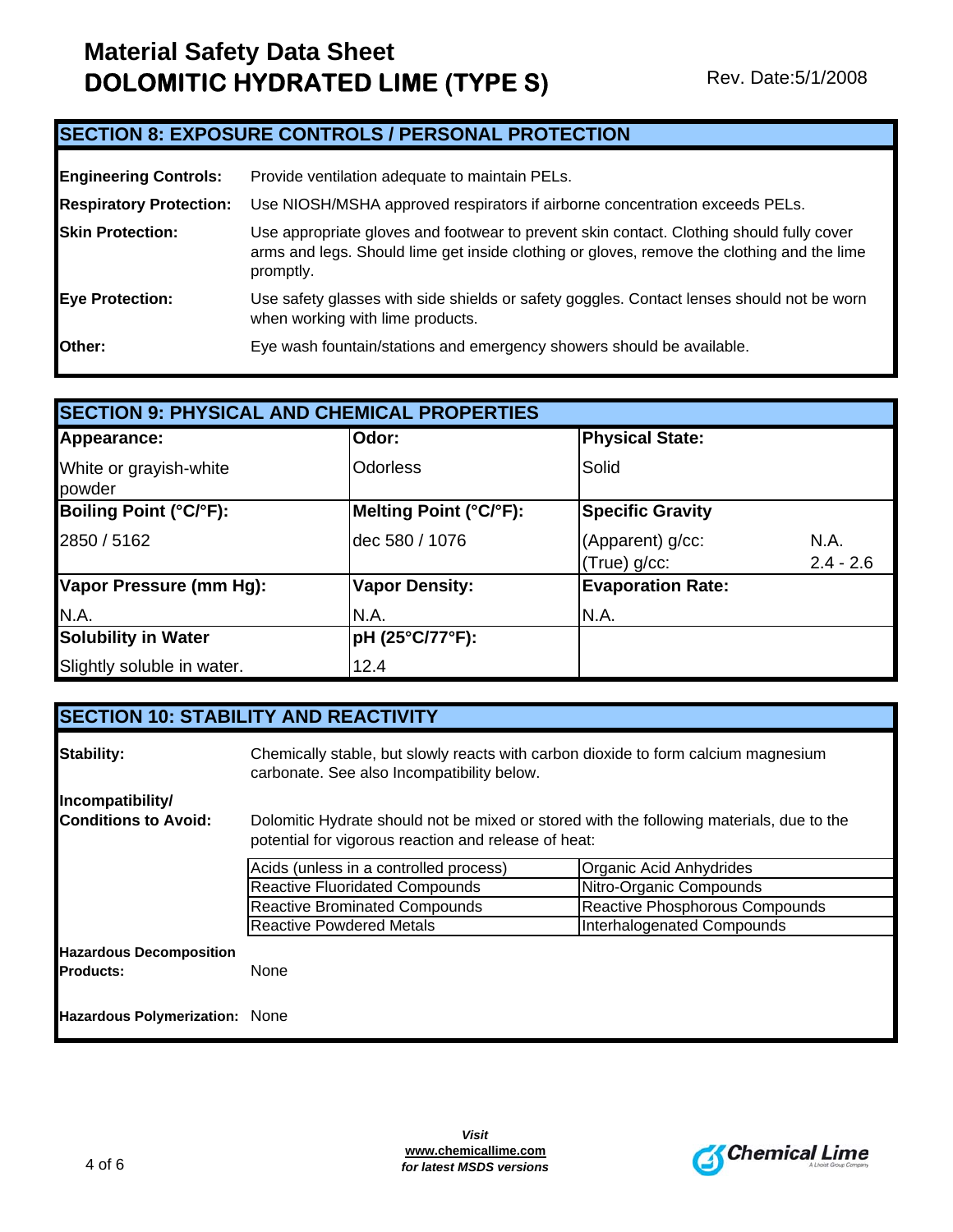#### **SECTION 11: TOXICOLOGICAL INFORMATION**

No LD50/LC50 have been identified for this product's components. Dolomitic Hydrated Lime is not listed by MSHA, OSHA, or IARC as a carcinogen, but this product may contain trace amounts of crystalline silica, which has been classified by IARC as carcinogenic to humans when inhaled in the form of quartz or crystobalite.

### **SECTION 12: ECOLOGICAL INFORMATION**

**Ecotoxicity:** Because of the high pH of this product, it would be expected to produce significant ecotoxicity upon exposure to aquatic organisms and aquatic systems in high concentrations.

### **SECTION 13: DISPOSAL CONSIDERATIONS**

Dispose of in accordance with all applicable federal, state, and local environmental regulations. If this product as supplied, and unmixed, becomes a waste, it will not meet the criteria of a hazardous waste as defined under the U.S. Resource Conservation and Recovery Act (RCRA).

#### **SECTION 14: TRANSPORTATION INFORMATION**

Dolomitic Hydrate is not classified as a hazardous material by US DOT and is not regulated by the Transportation of Dangerous Goods (TDG) when shipped by any mode of transport.



**Environmental Fate:** This material shows no bioaccumulation effect or food chain concentration toxicity.